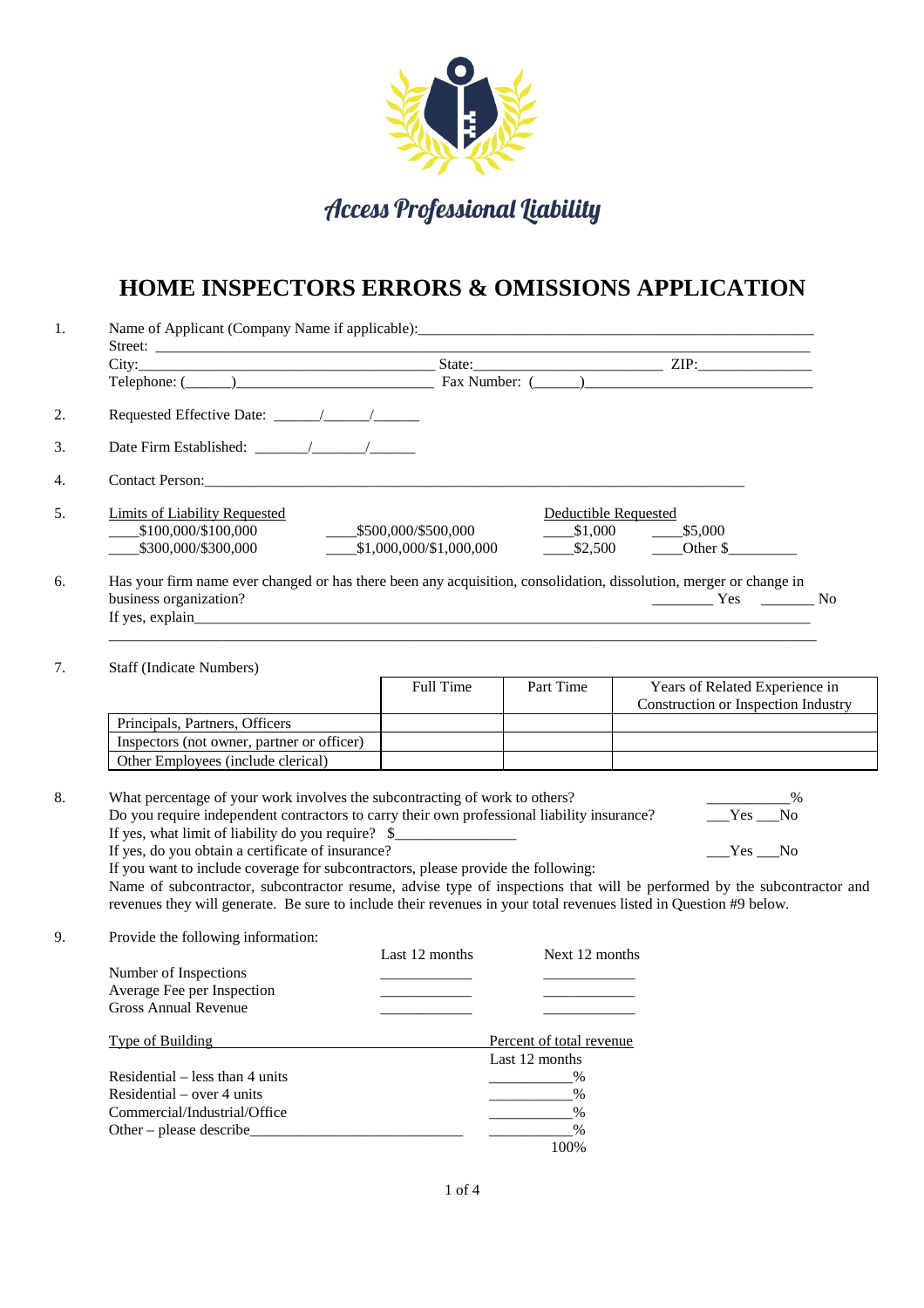|     | Type of Inspection                                                                    |                                                                                                    | Percent of total revenue                                                                                                                                                                                                                                                                |              |                |  |  |
|-----|---------------------------------------------------------------------------------------|----------------------------------------------------------------------------------------------------|-----------------------------------------------------------------------------------------------------------------------------------------------------------------------------------------------------------------------------------------------------------------------------------------|--------------|----------------|--|--|
|     |                                                                                       |                                                                                                    | Last 12 months                                                                                                                                                                                                                                                                          |              |                |  |  |
|     | Structural                                                                            |                                                                                                    |                                                                                                                                                                                                                                                                                         |              |                |  |  |
|     |                                                                                       | Mechanical                                                                                         | $\sim$ $\sim$ $\sim$ $\sim$                                                                                                                                                                                                                                                             |              |                |  |  |
|     | Pest                                                                                  |                                                                                                    | $\sim$ $\sim$ $\sim$ $\sim$                                                                                                                                                                                                                                                             |              |                |  |  |
|     | Mold                                                                                  |                                                                                                    | $\frac{9}{6}$                                                                                                                                                                                                                                                                           |              |                |  |  |
|     | Safety                                                                                |                                                                                                    | $\%$<br>$\label{eq:2.1} \frac{1}{\sqrt{2}}\int_{\mathbb{R}^3}\frac{1}{\sqrt{2}}\left(\frac{1}{\sqrt{2}}\right)^2\left(\frac{1}{\sqrt{2}}\right)^2\left(\frac{1}{\sqrt{2}}\right)^2\left(\frac{1}{\sqrt{2}}\right)^2\left(\frac{1}{\sqrt{2}}\right)^2\left(\frac{1}{\sqrt{2}}\right)^2.$ |              |                |  |  |
|     |                                                                                       | Construction                                                                                       | $\%$                                                                                                                                                                                                                                                                                    |              |                |  |  |
|     |                                                                                       | Septic/On-site Sewage                                                                              | $\%$                                                                                                                                                                                                                                                                                    |              |                |  |  |
|     | Radon                                                                                 |                                                                                                    | $\frac{0}{0}$<br>$\%$                                                                                                                                                                                                                                                                   |              |                |  |  |
|     | Lead                                                                                  |                                                                                                    |                                                                                                                                                                                                                                                                                         |              |                |  |  |
|     |                                                                                       |                                                                                                    | $\%$                                                                                                                                                                                                                                                                                    |              |                |  |  |
|     |                                                                                       |                                                                                                    | 100%                                                                                                                                                                                                                                                                                    |              |                |  |  |
|     |                                                                                       | <b>Source of Business</b>                                                                          | <b>Percent of Total Revenue</b>                                                                                                                                                                                                                                                         |              |                |  |  |
|     |                                                                                       |                                                                                                    | Last 12 months                                                                                                                                                                                                                                                                          |              |                |  |  |
|     |                                                                                       | <b>Individual Seller</b>                                                                           |                                                                                                                                                                                                                                                                                         |              |                |  |  |
|     |                                                                                       |                                                                                                    | $\%$                                                                                                                                                                                                                                                                                    |              |                |  |  |
|     |                                                                                       | Prospective Buyers<br>Real Estate/Relocation Company                                               | $\%$                                                                                                                                                                                                                                                                                    |              |                |  |  |
|     |                                                                                       |                                                                                                    |                                                                                                                                                                                                                                                                                         |              |                |  |  |
|     |                                                                                       | Finance Company/Mortgage Broker                                                                    | $\%$<br><u> Alexandria de Alexandria de Alexandria de Alexandria de Alexandria de Alexandria de Alexandria de Alexandria </u>                                                                                                                                                           |              |                |  |  |
|     |                                                                                       |                                                                                                    | $\sim$ $\sim$ $\sim$ $\sim$                                                                                                                                                                                                                                                             |              |                |  |  |
|     |                                                                                       |                                                                                                    | 100%                                                                                                                                                                                                                                                                                    |              |                |  |  |
| 10. | a.                                                                                    | What type of inspection report do you use?                                                         |                                                                                                                                                                                                                                                                                         |              |                |  |  |
|     |                                                                                       | Narrative ________Checklist                                                                        | ___Verbal                                                                                                                                                                                                                                                                               |              |                |  |  |
|     | b.                                                                                    | What inspection standards are used?                                                                |                                                                                                                                                                                                                                                                                         |              |                |  |  |
|     |                                                                                       | __ASHI ____NAHI ____FABI ____GAHI ___CREIA                                                         |                                                                                                                                                                                                                                                                                         |              |                |  |  |
|     |                                                                                       | Other - describe                                                                                   |                                                                                                                                                                                                                                                                                         |              |                |  |  |
|     | c.                                                                                    | Do you currently use a pre-inspection agreement when performing a home inspection? _____Yes ____No |                                                                                                                                                                                                                                                                                         |              |                |  |  |
|     |                                                                                       | Attach a copy of the agreement.                                                                    |                                                                                                                                                                                                                                                                                         |              |                |  |  |
|     | d.                                                                                    | Are the agreements signed in advance by your customer?                                             |                                                                                                                                                                                                                                                                                         | $Yes$ No     |                |  |  |
|     | e.                                                                                    |                                                                                                    |                                                                                                                                                                                                                                                                                         |              |                |  |  |
|     |                                                                                       |                                                                                                    |                                                                                                                                                                                                                                                                                         |              |                |  |  |
|     | f.                                                                                    | Do you offer any warranties or guarantees?                                                         |                                                                                                                                                                                                                                                                                         | $Yes$ No     |                |  |  |
|     |                                                                                       |                                                                                                    |                                                                                                                                                                                                                                                                                         |              |                |  |  |
|     |                                                                                       |                                                                                                    |                                                                                                                                                                                                                                                                                         |              |                |  |  |
| 11. |                                                                                       | Are you an exclusive home inspector for any one realtor or real estate company?                    |                                                                                                                                                                                                                                                                                         | $Yes$ No     |                |  |  |
|     |                                                                                       |                                                                                                    |                                                                                                                                                                                                                                                                                         |              |                |  |  |
|     |                                                                                       |                                                                                                    |                                                                                                                                                                                                                                                                                         |              |                |  |  |
|     |                                                                                       |                                                                                                    |                                                                                                                                                                                                                                                                                         |              |                |  |  |
| 12. |                                                                                       | Are you a licensed real estate agent?                                                              |                                                                                                                                                                                                                                                                                         | $Yes$ No     |                |  |  |
|     | If yes, do you inspect any homes which you have listed as a real estate agent?        |                                                                                                    |                                                                                                                                                                                                                                                                                         | Yes          | N <sub>0</sub> |  |  |
|     |                                                                                       | Does the real estate operation carry separate professional liability coverage?                     |                                                                                                                                                                                                                                                                                         | Yes          | N <sub>0</sub> |  |  |
|     |                                                                                       |                                                                                                    |                                                                                                                                                                                                                                                                                         |              |                |  |  |
|     |                                                                                       |                                                                                                    |                                                                                                                                                                                                                                                                                         |              |                |  |  |
| 13. | Are you a builder, contractor or repair/remodeling contractor?                        |                                                                                                    | Yes                                                                                                                                                                                                                                                                                     | No           |                |  |  |
|     | If yes, do you provide any of these services to the same properties that you inspect? |                                                                                                    |                                                                                                                                                                                                                                                                                         | Yes          | N <sub>o</sub> |  |  |
|     |                                                                                       |                                                                                                    |                                                                                                                                                                                                                                                                                         |              |                |  |  |
|     |                                                                                       |                                                                                                    |                                                                                                                                                                                                                                                                                         |              |                |  |  |
| 14. |                                                                                       | Are you affiliated with any of the professional home inspection organizations?                     |                                                                                                                                                                                                                                                                                         | Yes ____No_  |                |  |  |
|     |                                                                                       | Check all that apply.<br>$\_$ ASHI<br>NAHI                                                         | FABI<br><b>GAHI</b>                                                                                                                                                                                                                                                                     | <b>CREIA</b> |                |  |  |
|     |                                                                                       | Other-describe                                                                                     |                                                                                                                                                                                                                                                                                         |              |                |  |  |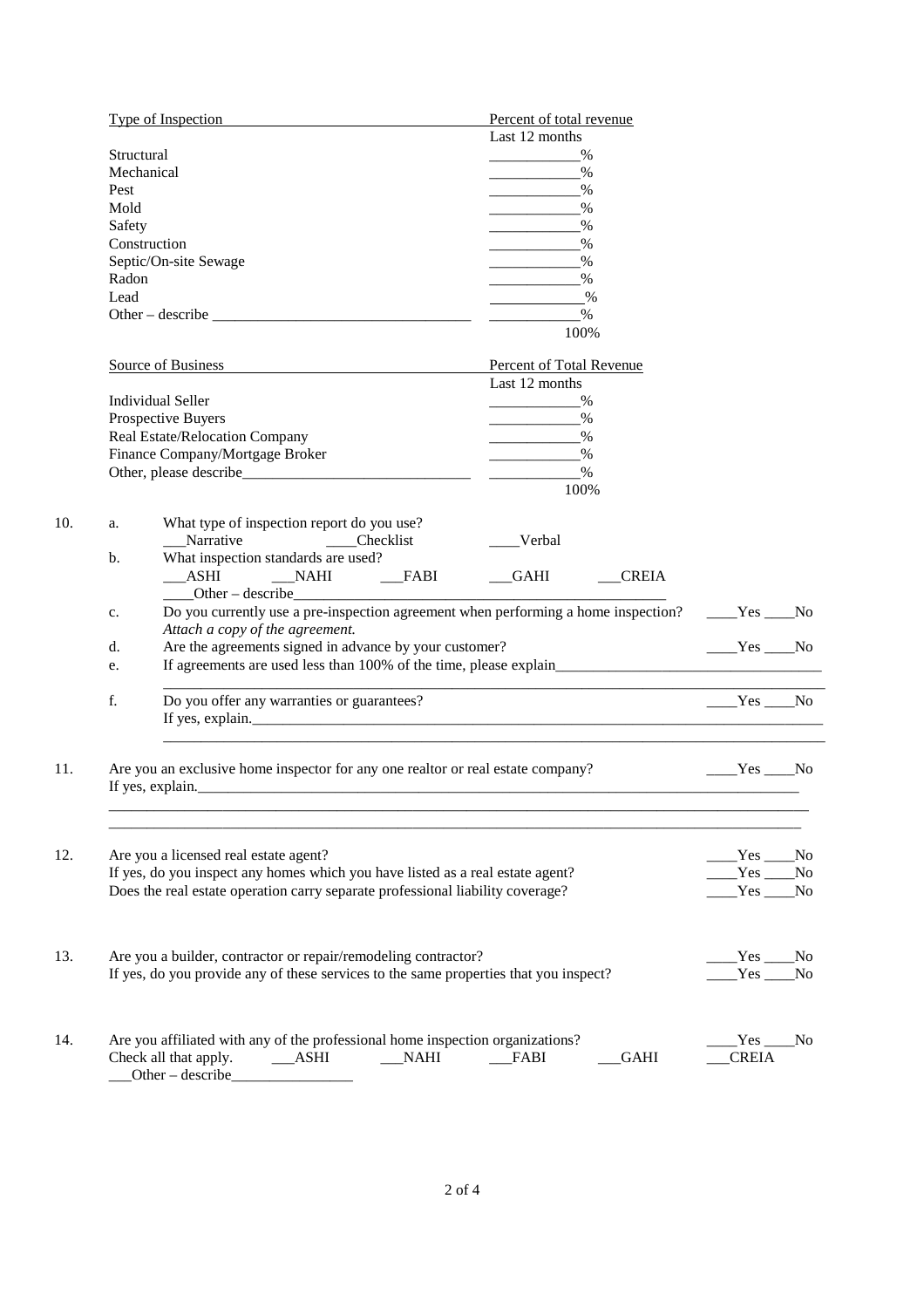## 15. Previous coverage:

|                | Errors & Omissions<br>Policy Period                                                                                      | Carrier | Limits | Deductible                                                                                                                                                                                                                                                                                                                                                      | Premium |  |  |
|----------------|--------------------------------------------------------------------------------------------------------------------------|---------|--------|-----------------------------------------------------------------------------------------------------------------------------------------------------------------------------------------------------------------------------------------------------------------------------------------------------------------------------------------------------------------|---------|--|--|
|                |                                                                                                                          |         |        | ,我们也不会有什么。""我们的人,我们也不会有什么?""我们的人,我们也不会有什么?""我们的人,我们也不会有什么?""我们的人,我们也不会有什么?""我们的人                                                                                                                                                                                                                                                                                |         |  |  |
|                |                                                                                                                          |         |        | ,我们也不会有什么。""我们的人,我们也不会有什么?""我们的人,我们也不会有什么?""我们的人,我们也不会有什么?""我们的人,我们也不会有什么?""我们的人                                                                                                                                                                                                                                                                                |         |  |  |
| $\mathbf{b}$ . | General Liability<br>Policy Period                                                                                       | Carrier | Limits | Deductible                                                                                                                                                                                                                                                                                                                                                      | Premium |  |  |
|                |                                                                                                                          |         |        |                                                                                                                                                                                                                                                                                                                                                                 |         |  |  |
|                |                                                                                                                          |         |        | Have any claims (including violation of fair housing laws) been made against your firm or anyone indicated in question 7                                                                                                                                                                                                                                        |         |  |  |
|                | ____Yes _____No If yes, provide details on the attached claim supplement form.                                           |         |        |                                                                                                                                                                                                                                                                                                                                                                 |         |  |  |
|                | Are you aware of any act, error, omission or other circumstances which might reasonable be expected to be the basis of a |         |        |                                                                                                                                                                                                                                                                                                                                                                 |         |  |  |
|                | claim or suit against your or anyone indicated in question 7                                                             |         |        |                                                                                                                                                                                                                                                                                                                                                                 |         |  |  |
|                | Please attach five year company loss runs.                                                                               |         |        |                                                                                                                                                                                                                                                                                                                                                                 |         |  |  |
|                |                                                                                                                          |         |        |                                                                                                                                                                                                                                                                                                                                                                 |         |  |  |
|                |                                                                                                                          |         |        |                                                                                                                                                                                                                                                                                                                                                                 |         |  |  |
|                |                                                                                                                          |         |        | During the past five year has any insurance company declined, cancelled or refused to renew coverage for the applicant or                                                                                                                                                                                                                                       |         |  |  |
|                | anyone named in question #7. ____Yes ___No If yes, provide details.                                                      |         |        |                                                                                                                                                                                                                                                                                                                                                                 |         |  |  |
|                | Please provide experience resume for each inspector.                                                                     |         |        |                                                                                                                                                                                                                                                                                                                                                                 |         |  |  |
|                | Please include a copy of any brochures                                                                                   |         |        |                                                                                                                                                                                                                                                                                                                                                                 |         |  |  |
|                |                                                                                                                          |         |        |                                                                                                                                                                                                                                                                                                                                                                 |         |  |  |
|                |                                                                                                                          |         |        | I/We hereby declare that the above statements and declarations are true and that I/We have not suppressed or                                                                                                                                                                                                                                                    |         |  |  |
|                |                                                                                                                          |         |        | misstated any material facts. I/We agree that any misrepresentation or misstatement of material facts may void<br>coverage under this insurance. I/We agree that this application shall be the basis of the contract with the company<br>and that coverage, if written, will be provided on a claims made basis. It is understood and agreed that completion of |         |  |  |

| <b>ICANTS SIGNATURE</b><br><b>APPL</b><br>. TI U<br>$\cdot$ .<br>¬⊥<br>ىسد | . |
|----------------------------------------------------------------------------|---|
|                                                                            |   |

PRINTNAME\_\_\_\_\_\_\_\_\_\_\_\_\_\_\_\_\_\_\_\_\_\_\_\_\_\_\_\_\_\_\_\_\_\_\_\_\_\_\_\_\_\_\_\_\_\_\_\_\_\_DATE\_\_\_\_\_\_\_\_\_\_\_\_\_\_\_\_\_\_\_\_\_\_\_\_\_

Application must be signed and dated by a principal of the firm to be considered for quotation.